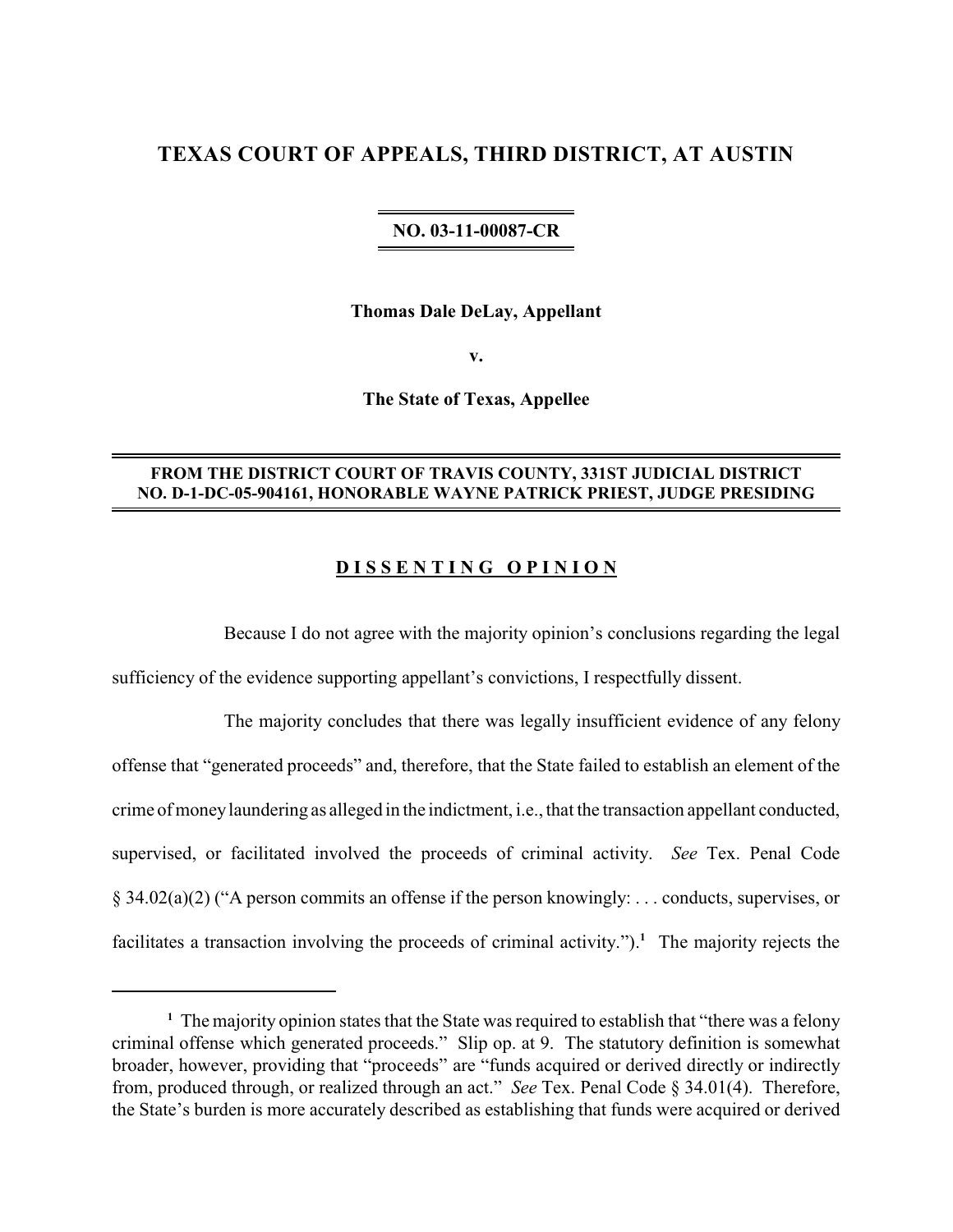State's contention that certain corporate contributions made to TRMPAC were made in violation of subchapter D of the Election Code and therefore constitute such proceeds. *See* Tex. Elec. Code §§ 253.003(a) (unlawfully making or accepting contributions); 253.094 (prohibited corporate contributions).

With the exception of the specific types of contributions expressly authorized by subchapter D of Election Code chapter 253 (sections 253.091-.104), corporations are prohibited from making "political contributions."<sup>2</sup> See id. § 253.094. The lion's share of the corporate contributions to TRMPAC in the present case do not fall within any of the categories authorized by that subchapter. First, they do not qualify as contributions on a "measure" authorized by section 253.096 because TRMPAC was not a committee devoted exclusively to measures. *See Ex parte Ellis*, 309 S.W.3d 71, 87 (Tex. Crim. App. 2010) ("[A] corporation can contribute money to support or oppose a measure, but only if it gives that money to an entity devoted exclusively to measures, i.e., an entity that does not contribute to candidates. A corporation violates the law if it makes a contribution to a political committee for the purpose of supporting or opposing a measure if that political committee also contributes to candidates."). Second, most of the corporate contributions here had "no strings attached" because the corporate contributors failed to designate or limit TRMPAC's use of the contributions. *See id.* at 88 (characterizing contributions not designated for specific expenditures as having "no strings attached"). Consequently, these contributions could not

directly or indirectly from, produced through, or realized through a felony offense.

Political contributions include "campaign contributions" and "officeholder contributions." **<sup>2</sup>** Tex. Elec. Code § 251.001(5). A "campaign contribution" is defined as "a contribution to a candidate or political committee that is offered or given with the intent that it be used in connection with a campaign for elective office or on a measure." *Id.* § 251.001(3).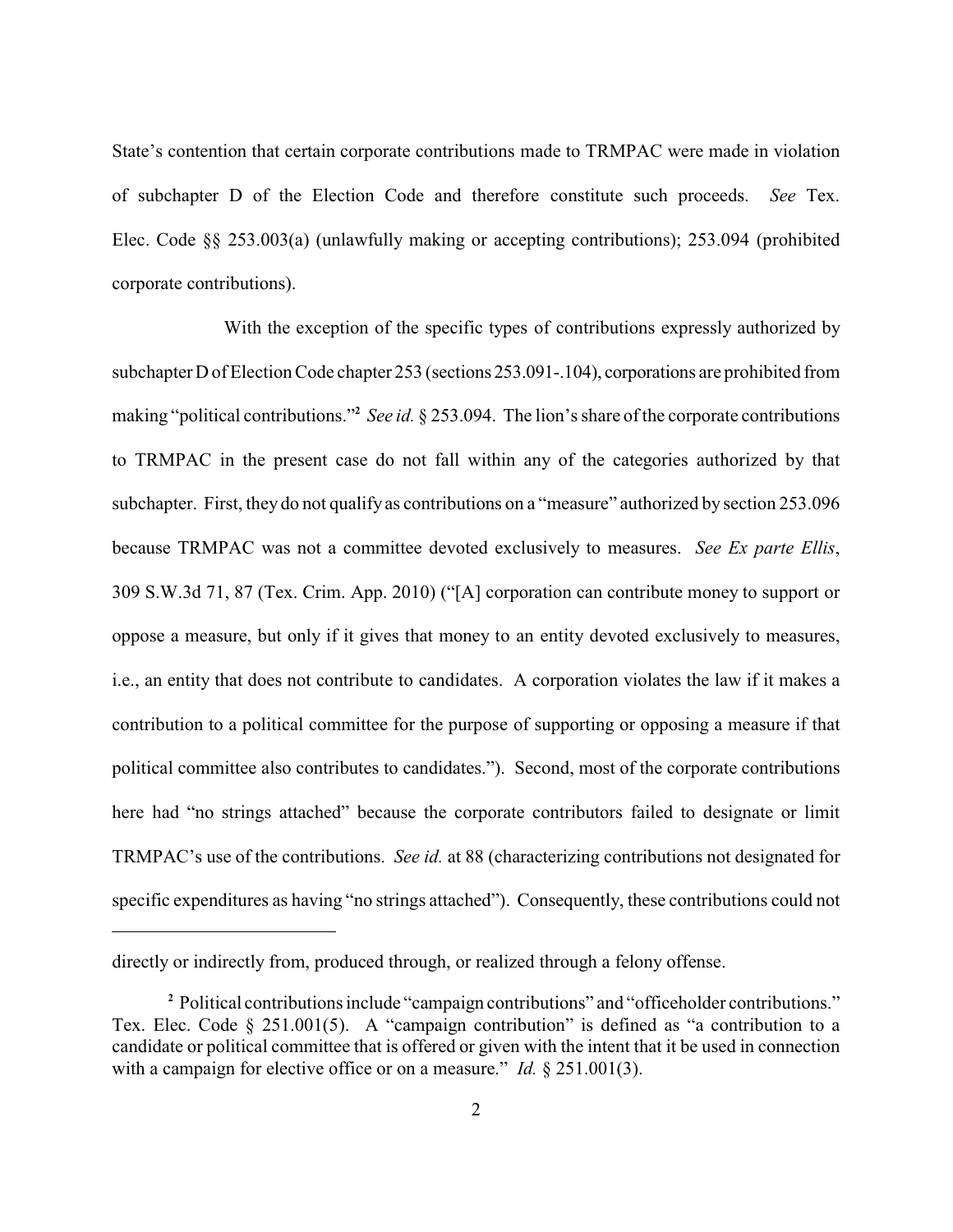qualify as political expenditures authorized by section 253.100. *See* Tex. Elec. Code § 253.100 (a) (permitting corporate political expenditures only to finance "establishment or administration" of general-purpose committee). In *Ellis*, the court of criminal appeals explained that in order for a corporate contribution to a political committee to constitute a section 253.100 expenditure, the contributor must have designated that the contribution be used for an authorized purpose. 309 S.W.3d at 88 ("A contribution [by a corporation] with no strings attached would not qualify as [a section 253.100] expenditure."). Finally, because TRMPAC was neither a political party nor the principal political committee for a party, the corporate contributions were not authorized by section 253.104. *See* Tex. Elec. Code § 253.104 (permitting corporate contributions to political party under certain defined conditions).

The court of criminal appeals in *Ellis* held that corporations may not make contributions to political committees without either expressly or implicitly limiting their use to a specific authorized purpose:

It would be more accurate to say that there is no such thing as a *legal* undesignated corporate political contribution. Individuals can legallymake undesignated political contributions, but corporations cannot. A corporation *must designate the purpose* of the political contribution by contributing to a political committee that is exclusively devoted to measures, by making expenditures for maintenance or operation of a corporate political committee, or by contributing to a political party under certain narrow conditions.

*Ex parte Ellis*, 309 S.W.3d at 88 (emphases added). The corporate contributions in the present case were not so limited and do not fit within any of the categories of political contributions or political expenditures authorized bysubchapter D. Thus, the corporate contributions to TRMPAC were made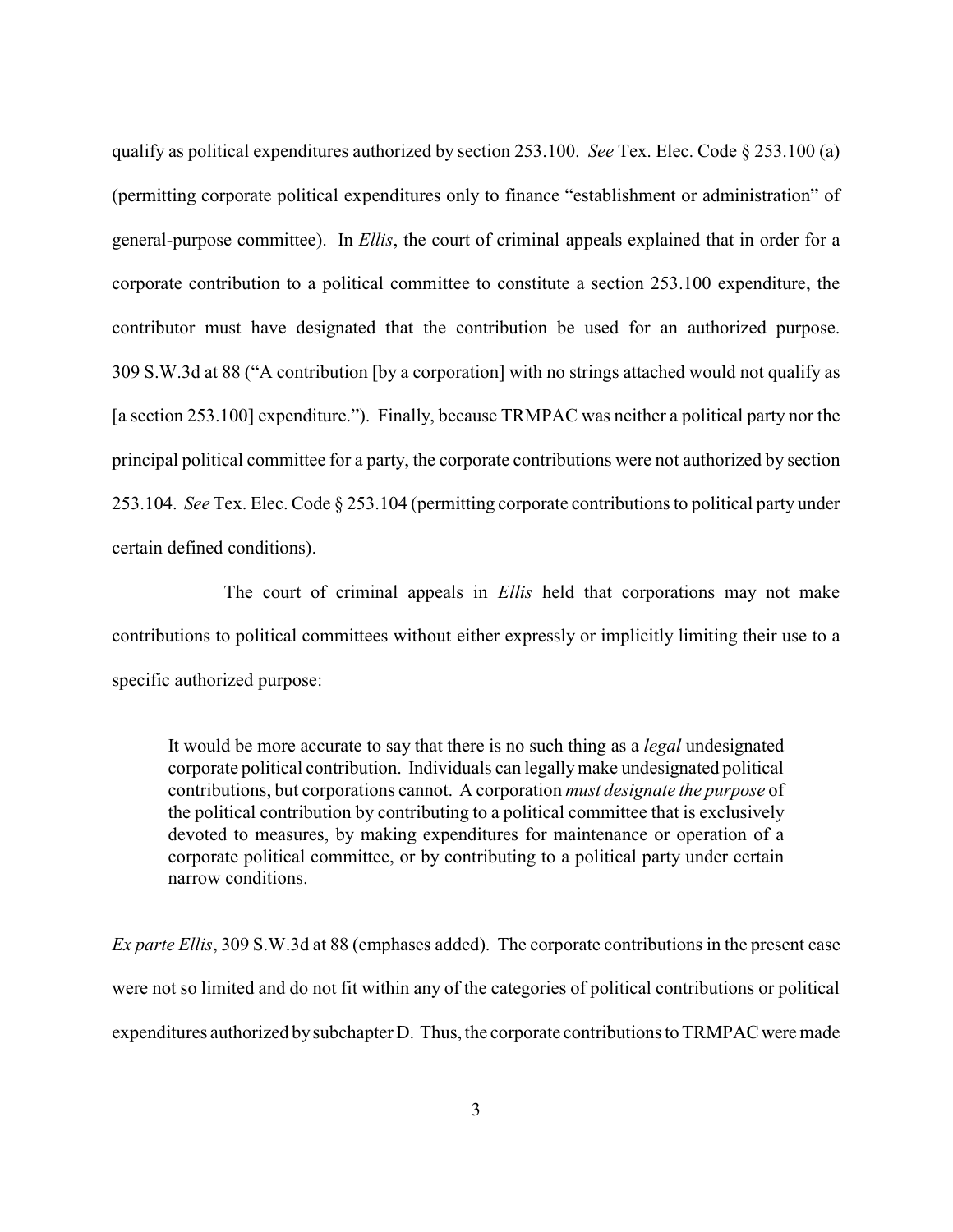in violation of Election Code sections 253.003 and 253.094, an offense constituting a third degree felony. *See* Tex. Elec. Code §§ 253.003(a), (e) (knowingly making contribution in violation of chapter 253), .094(c) ("An offense under this section is a felony of the third degree."). Accordingly, the relevant corporate contributions to TRMPAC, being undesignated, constitute proceeds of criminal activity.

Moreover, even if undesignated corporate contributionstoTRMPAC could somehow fall into a category of political contributions or expenditures authorized by subchapter D, the evidence presented at trial would still be legally sufficient to support a jury finding that those corporate contributions were in fact made with the intent that they be used to support individual candidates for public office and were, therefore, made in violation of subchapter D. Evidence is legally sufficient if, after reviewing it in the light most favorable to the verdict, we determine that any rational trier of fact could have found the essential elements of the crime beyond a reasonable doubt. *Jackson v. Virginia*, 443 U.S. 307, 319 (1979); *Brooks v. State*, 323 S.W.3d 893, 899 (Tex. Crim. App. 2010). "Viewing the evidence 'in the light most favorable to the verdict' under a legal-sufficiency standard means that the reviewing court is required to defer to the jury's credibility and weight determinations because the jury is the *sole* judge of the witnesses' credibility and the weight to be given their testimony." *Brooks*, 323 S.W.3d at 899.

A rational juror hearing the evidence presented in this trial could have found that the relevant corporate contributions to TRMPAC were made with the intent that they be used to support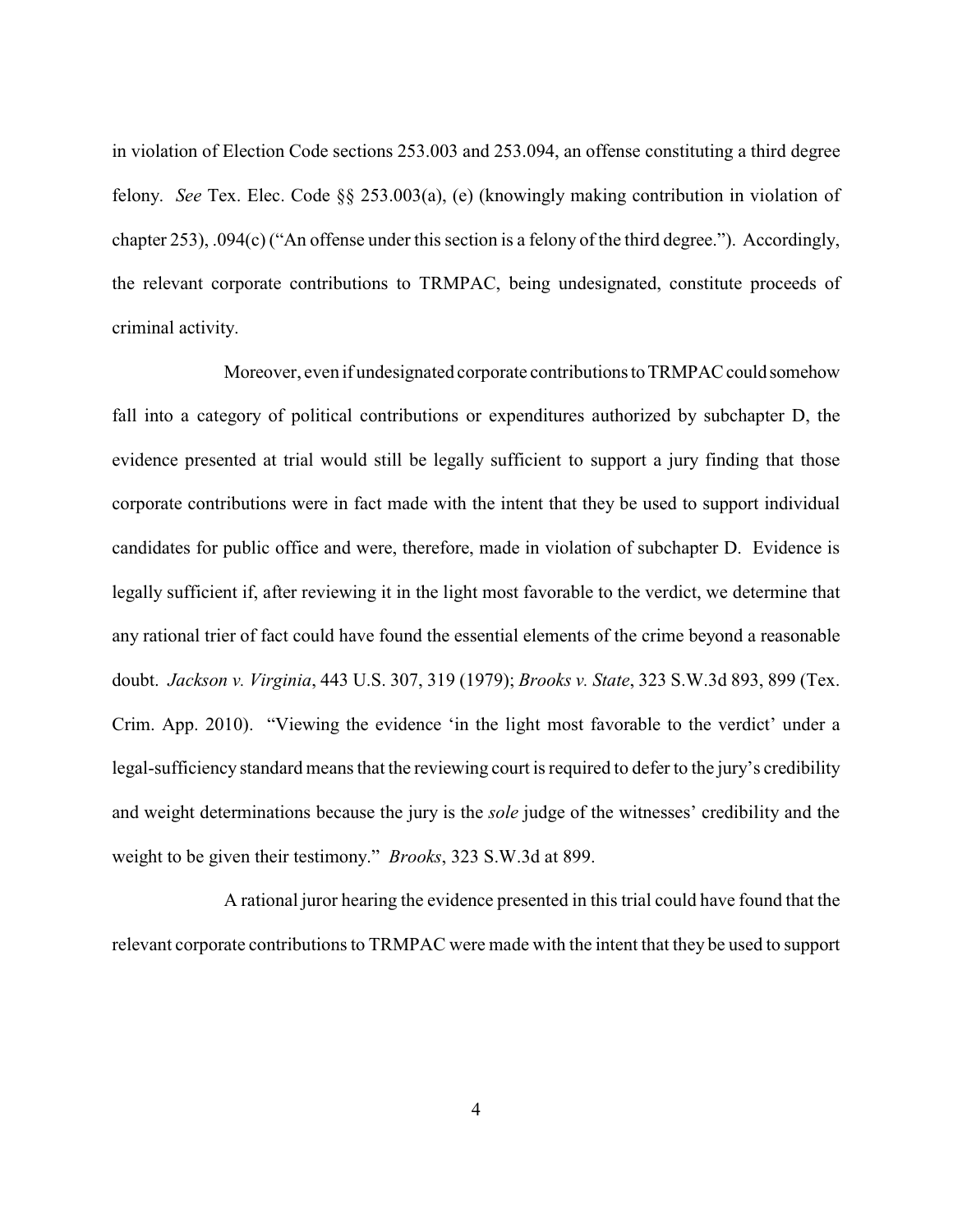individual candidates or be put to other purposes not authorized by subchapter D. The brochures, forms, and letters used by TRMPAC to solicit these contributions included statements such as the following:

- "TRMPAC is focused on raising and giving funds directly to Republican candidates for state house, state senate, and potentially all statewide offices."
- "Your support today will go directly to help Republican candidates in Texas successfully run and win their campaigns."
- "All contributions, whether to the PAC or individuals, will be used for direct campaign expenses."
- "Unlike other organizations, your corporate contribution to TRMPAC will be put to productive use. Rather than just paying for overhead, your support will fund a series of productive and innovative activities designed to increase our level of engagement in the political arena."

I disagree with the majority's assertion that these statements are evidence only of TRMPAC's intentions and do not constitute evidence of the intent of the corporate contributors. As the court of criminal appeals observed, "intent can be ascertained with respect to corporations for the purpose of imposing criminal liability." *Ex parte Ellis*, 309 S.W.3d at 90 (citing *New York Central & Hudson River R.R. Co. v. United States*, 212 U.S. 481, 483 (1909) ("'There is no more difficulty in imputing to a corporation a specific intent in criminal proceedings than in civil.'" (quoting *Telegram Newspaper Co. v. Commonwealth*, 52 N.E. 445, 446 (Mass. 1899)))). A corporation's intent may be divined from the actions taken by its agents equipped with knowledge of certain facts. *See Vaughan & Sons v. State*, 737 S.W.2d 805, 806 (Tex. Crim. App. 1987) (observing that it is generally accepted that intent of corporation's employees or agents may be imputed to corporation).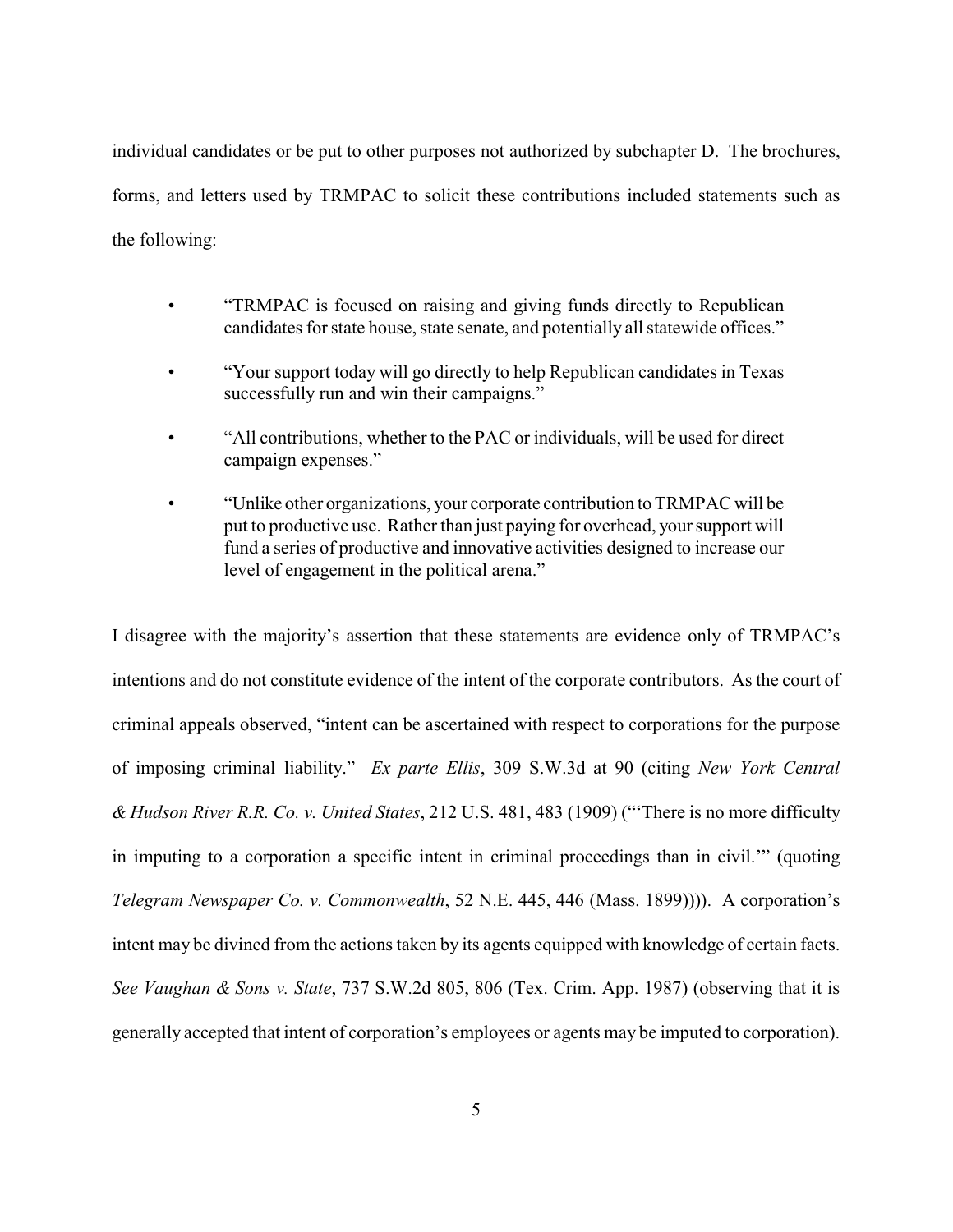A rational juror could find that a corporation that makes a contribution to a political committee whose stated primary purpose is to raise and give funds directly to candidates, in response to a solicitation that essentially promises that the funds will be used for "direct campaign expenses" "rather than just paying for overhead," is doing so with the intent that its contribution go to an individual candidate or campaign.

The majority emphasizes that representatives of several contributing corporations testified that they assumed their donations would be used for lawful purposes and that they intended to comply with the law, but that testimony does no more than create a fact issue with regard to their intent. Such a fact issue is, of course, properly resolved by the jury, whose judgment regarding a witness's credibility we may not supplant with our own. *See Brooks*, 323 S.W.3d at 899 (in applying legal-sufficiency standard, reviewing court is required to defer to jury's credibility and weight determinations).

Finally, I disagree with the majority's statement that the State failed to prove the applicable culpable mental states because the corporations "could lawfully make donations to TRMPAC." Slip op. at 13. It does not logically follow that merely because a corporation *could* make a legal contribution, it necessarily *did* make a legal contribution. Again, the presence or absence of the requisite intent was simply a fact issue to be resolved by the jury.

For these reasons, I disagree with the majority's conclusion that there was legally insufficient evidence to support a jury finding that the corporate contributions at issue here were the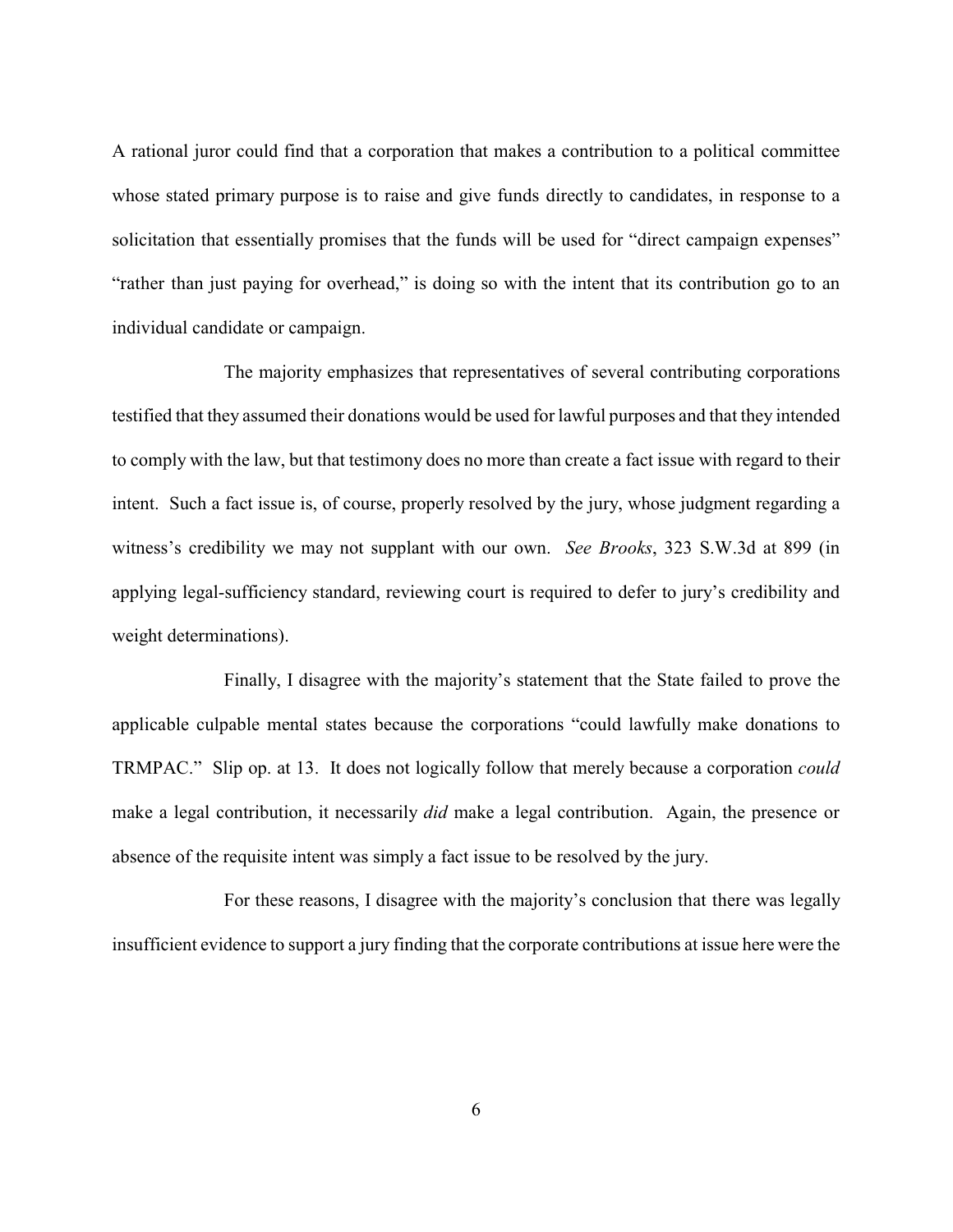proceeds of criminal activity.<sup>3</sup> I therefore do not join in its holding that the State failed to establish an element of the crime of money laundering as alleged in the indictment, specifically that appellant conducted, supervised, or facilitated a transaction involving the proceeds of criminal activity.

<sup>&</sup>lt;sup>3</sup> I also have serious reservations regarding the majority's holding that appellant's agreement to transfer \$190,000 in corporation contributions to the RNSEC in exchange for the RNSEC's making equivalent donations to individual campaigns could not be considered an act creating criminal proceeds that is separate from the transfer itself. The Election Code prohibits not only making unauthorized contributions but also the *agreement* to make an unauthorized contribution. *See* Tex. Elec. Code § 251.001(2) ("Contribution' means a direct or indirect transfer of money, goods, services, or any other thing of value and *includes an agreement made* or other obligation incurred, whether legally enforceable or not, *to make a transfer*." (emphases added)). Moreover, the offense of money laundering contemplates that the act that criminalizes the proceeds need not be completely unrelated to the act that "launders" the money but may also be a *completed phase of an ongoing transaction*. *See, e.g.*, *United States v. Morelli*, 169 F.3d 798, 804, 807-08 (3d Cir. 1999) (criminal proceeds may derive from completed offense or completed phase of ongoing offense: "This is true even if the money laundering transaction can also be considered a part of the continuing specified unlawful activity." (citing *United States v. Conley*, 37 F.3d 970, 980 (3d Cir. 1994))). Because the Election Code prohibits an agreement to make an unauthorized contribution, once appellant made such an agreement, that specified unlawful activity had been completed, and funds were "acquired or derived directly or indirectly from, produced through, or realized through" that act. *See* Tex. Penal Code § 34.01(4) (defining "proceeds"). In other words, the *agreement* itself was a distinct transaction and a distinct offense. *See United States v. Szur*, 289 F.3d 200, 214 (2d Cir. 2002). Although the majority holds that the transaction appellant agreed to was not itself a violation of the Election Code, I question whether the statute permits the exchange of corporate money for individual money through a series of transactions that concludes with individual candidates receiving an amount of money identical to that contributed by the corporations. Such conduct appears to be an attempt to circumvent, rather than complywith, Election Code restrictions on the use of corporate political contributions.